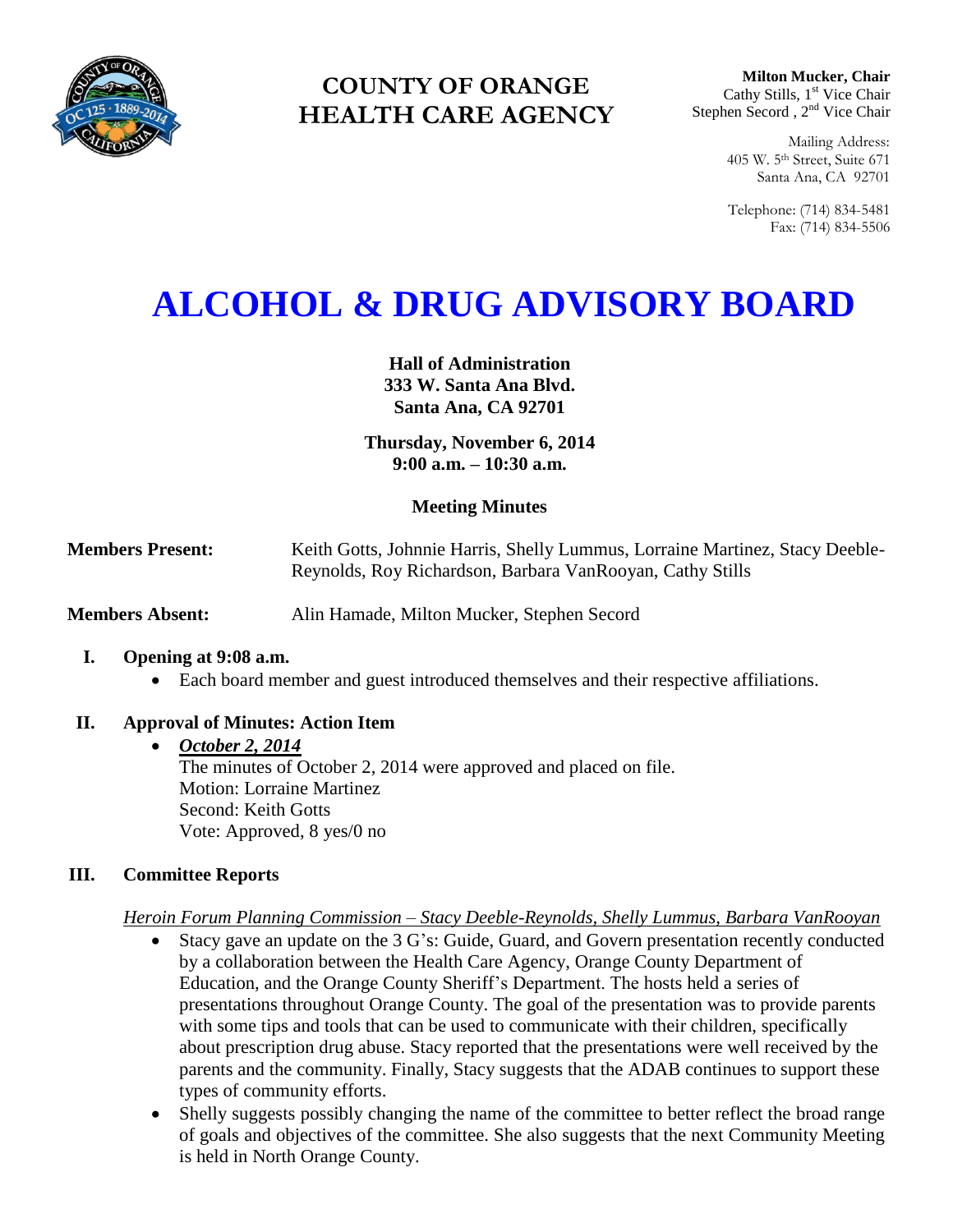Barbara updated the board on various federal initiatives advocating against the approval of potentially harmful pharmaceutical drugs.

# *Legislative – Keith Gotts*

 Keith shared information about Proposition 47 (Criminal Sentences and Misdemeanor Penalties). This legislation requires misdemeanor sentence instead of felony for certain drug possession offenses. It also requires misdemeanor sentence instead of felony for the following crimes when amount involved is \$950 or less: petty theft, receiving stolen property, and forging/writing bad checks. The legislature also allows felony sentence for these offenses if a person has previous conviction for crimes such as rape, murder, or child molestation or is a registered sex offender.

# *Membership – Shelly Lummus*

• The board has four open vacancies. The membership committee will begin reviewing current applications on file.

# *Nominations – Stacy Deeble-Reynolds, Barbara VanRooyan*

 Stacy and Barbara volunteered to serve on the nominations committee. The board will vote on 2015 leadership at the February 5, 2015 meeting.

# **IV. New Business**

- 2015 Meeting Schedule
	- The board voted to cancel the January 1, 2015 meeting.
- Annual Holiday Breakfast
	- The board will have their Annual Breakfast at Mimi's Café in Orange.

# **VI. Behavioral Health Services (BHS) Update: Brett O'Brien, Mark Lawrenz, Mitch Cherness**

# *Brett O'Brien*

- The Mental Health Services Act (MHSA) Innovations Program and Mental Health Association (MHA) Office are hosting a series of stakeholder meetings this to provide education and examples and discuss the process for submitting ideas for consideration of approval for upcoming Innovation projects.
- Brett also shared an updated on the BHS restructure. Touchstone Adolescents will now be monitored under Children, Youth and Prevention Behavioral Health. Finally, Brett reported that the department will continue to monitor the outcome of Proposition 47 and the potential impacts to the Drug Court program.

# *Mark Lawrenz*

 Mark shared an update on the Prevention and Intervention, Navigation Unit, OC Links Program. The program will celebrate its one year anniversary on October 21, 2014. The department has composed a user friendly brochure which notes initial outcome data on the program's first year of service.

*Here are some of the stats following one year of service:*